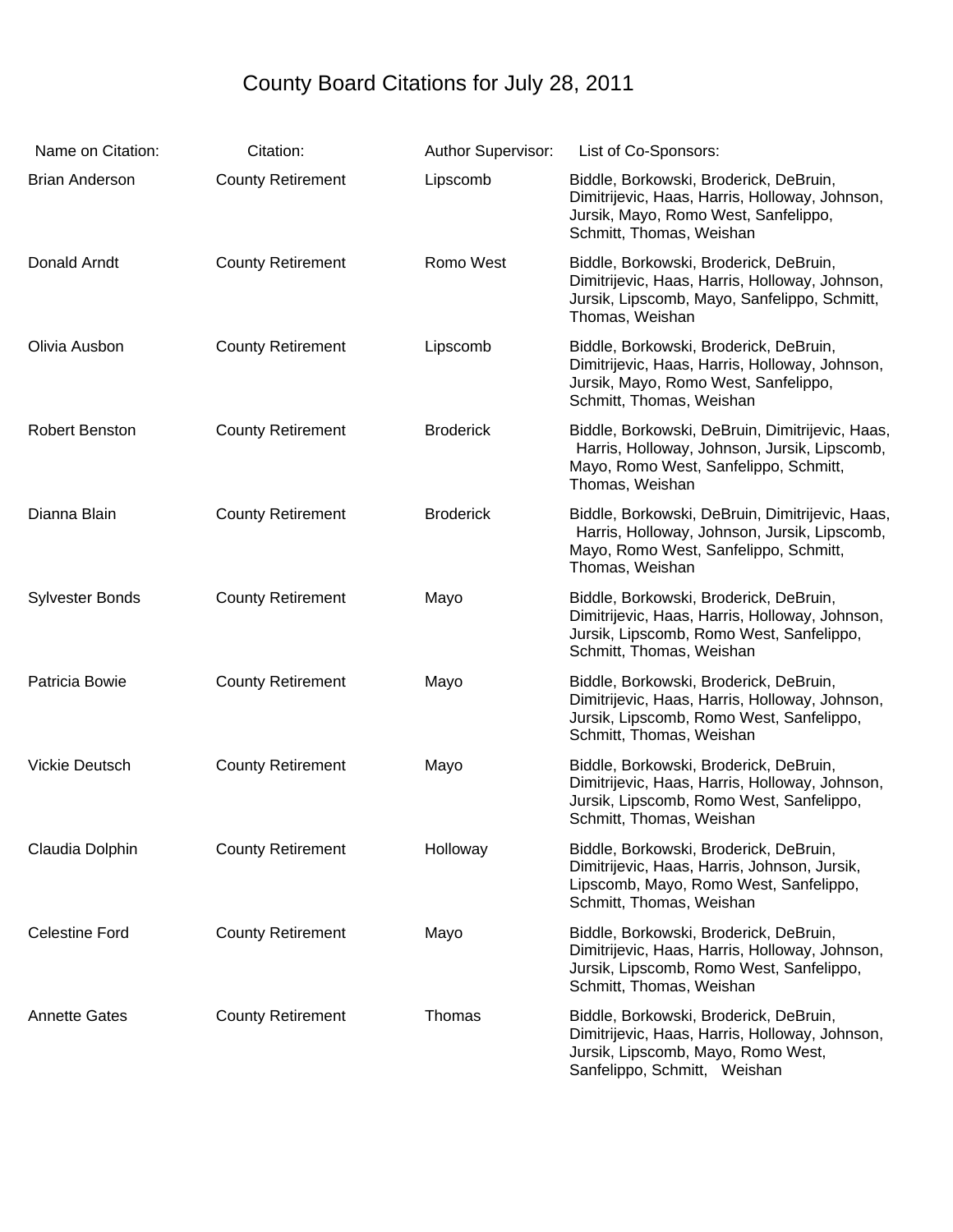## County Board Citations for July 28, 2011

| Name on Citation:                         | Citation:                   | <b>Author Supervisor:</b> | List of Co-Sponsors:                                                                                                                                                           |
|-------------------------------------------|-----------------------------|---------------------------|--------------------------------------------------------------------------------------------------------------------------------------------------------------------------------|
| <b>Christine Hallen</b>                   | <b>County Retirement</b>    | Romo West                 | Biddle, Borkowski, Broderick, DeBruin,<br>Dimitrijevic, Haas, Harris, Holloway, Johnson,<br>Jursik, Lipscomb, Mayo, Sanfelippo, Schmitt,<br>Thomas, Weishan                    |
| Judy Faken                                | <b>County Retirement</b>    | Sanfelippo                | Biddle, Borkowski, Broderick, DeBruin,<br>Dimitrijevic, Haas, Harris, Holloway, Johnson,<br>Jursik, Lipscomb, Mayo, Romo West, Schmitt,<br>Thomas, Weishan                     |
| Joseph Edward Johnson, Eagle Scout<br>Jr. |                             | Mayo                      | Biddle, Borkowski, Broderick, Cesarz,<br>DeBruin, Dimitrijevic, Haas, Harris, Holloway,<br>Johnson, Jursik, Lipscomb, Rice, Romo West,<br>Sanfelippo, Schmitt, Thomas. Weishan |
| Dennis Kozel                              | <b>County Retirement</b>    | Holloway                  | Biddle, Borkowski, Broderick, DeBruin,<br>Dimitrijevic, Haas, Harris, Johnson, Jursik,<br>Lipscomb, Mayo, Romo West, Sanfelippo,<br>Schmitt, Thomas, Weishan                   |
| <b>Violet Lafrombois</b>                  | <b>County Retirement</b>    | <b>Broderick</b>          | Biddle, Borkowski, DeBruin, Dimitrijevic, Haas,<br>Harris, Holloway, Johnson, Jursik, Lipscomb,<br>Mayo, Romo West, Sanfelippo, Schmitt,<br>Thomas, Weishan                    |
| Josephine Lipford                         | <b>County Retirement</b>    | Holloway                  | Biddle, Borkowski, Broderick, DeBruin,<br>Dimitrijevic, Haas, Harris, Johnson, Jursik,<br>Lipscomb, Mayo, Romo West, Sanfelippo,<br>Schmitt, Thomas, Weishan                   |
| George Mack                               | <b>County Retirement</b>    | Thomas                    | Biddle, Borkowski, Broderick, DeBruin,<br>Dimitrijevic, Haas, Harris, Holloway, Johnson,<br>Jursik, Lipscomb, Mayo, Romo West,<br>Sanfelippo, Schmitt, Weishan                 |
| Linda Malik                               | <b>County Retirement</b>    | Lipscomb                  | Biddle, Borkowski, Broderick, DeBruin,<br>Dimitrijevic, Haas, Harris, Holloway, Johnson,<br>Jursik, Mayo, Romo West, Sanfelippo,<br>Schmitt, Thomas, Weishan                   |
| Lyle Mc Guire                             | <b>County Retirement</b>    | Haas                      | Biddle, Borkowski, Broderick, DeBruin,<br>Dimitrijevic, Harris, Holloway, Johnson, Jursik,<br>Lipscomb, Mayo, Romo West, Sanfelippo,<br>Schmitt, Thomas, Weishan               |
| <b>Milwaukee Community</b><br>Journal     | Milestone- 35th Anniversary | <b>Biddle</b>             | Borkowski, Broderick, Dimitrijevic, Haas,<br>Harris, Holloway, Jursik, Johnson, Lipscomb,<br>Mayo, Romo West, Schmitt, Thomas,                                                 |
| Annette Mussmann                          | <b>County Retirement</b>    | Haas                      | Biddle, Borkowski, Broderick, DeBruin,<br>Dimitrijevic, Harris, Holloway, Johnson, Jursik,<br>Lipscomb, Mayo, Romo West, Sanfelippo,<br>Schmitt, Thomas, Weishan               |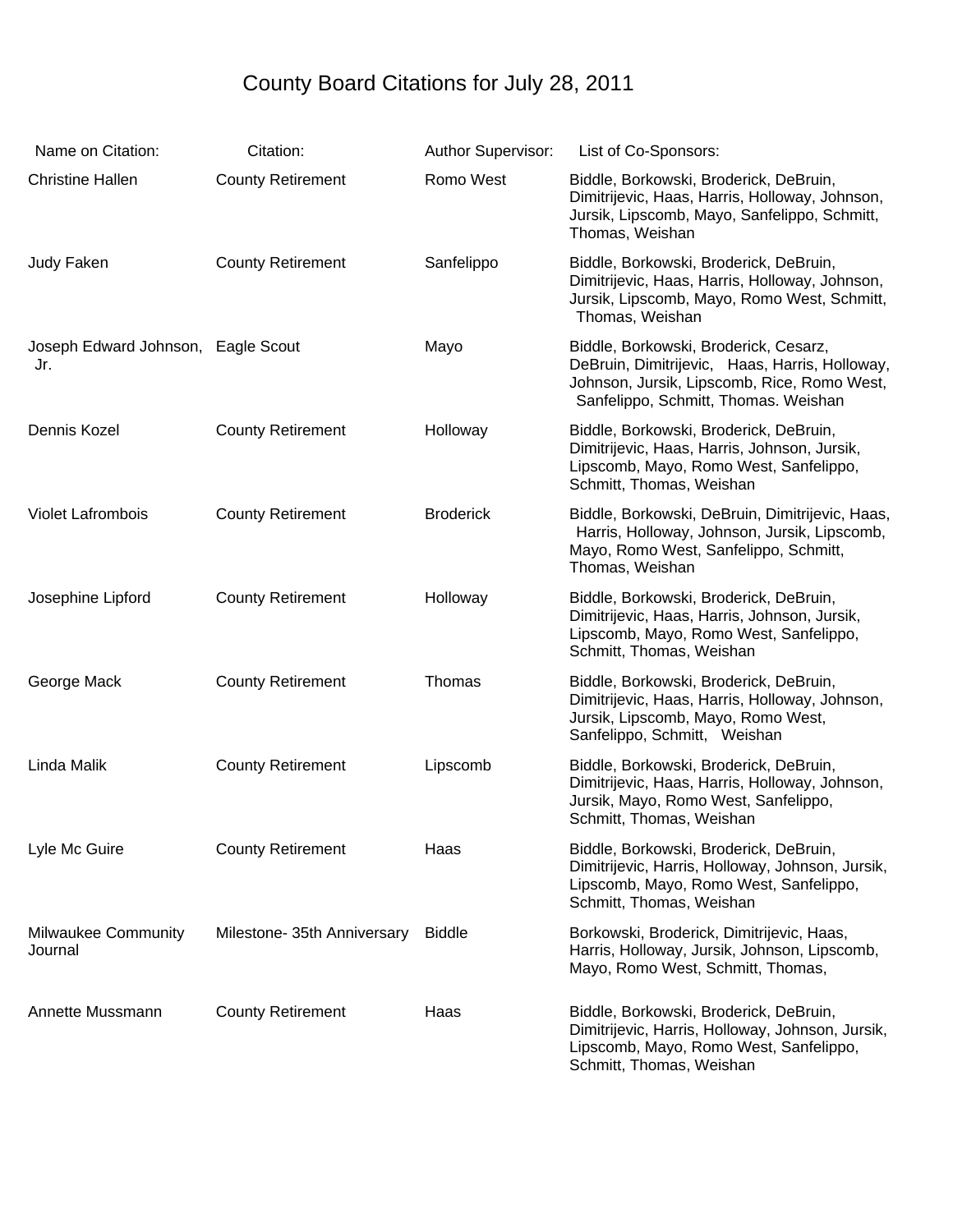## County Board Citations for July 28, 2011

| Name on Citation:                                  | Citation:                               | Author Supervisor: | List of Co-Sponsors:                                                                                                                                                        |
|----------------------------------------------------|-----------------------------------------|--------------------|-----------------------------------------------------------------------------------------------------------------------------------------------------------------------------|
| Office of the Milwaukee<br><b>County Treasurer</b> | Achievement - Award from<br><b>NACo</b> | Weishan            | Biddle, Borkowski, Broderick, Dimitrijevic,<br>Haas, Harris, Holloway, Jursik, Johnson,<br>Lipscomb, Mayo, Romo West, Schmitt,                                              |
| David Ostrowski                                    | <b>County Retirement</b>                | Borkowski          | Biddle, Broderick, DeBruin, Dimitrijevic, Haas,<br>Harris, Holloway, Johnson, Jursik, Lipscomb,<br>Mayo, Romo West, Sanfelippo, Schmitt,<br>Thomas, Weishan                 |
| <b>Frederick Renner</b>                            | <b>County Retirement</b>                | Sanfelippo         | Biddle, Borkowski, Broderick, DeBruin,<br>Dimitrijevic, Haas, Harris, Holloway, Johnson,<br>Jursik, Lipscomb, Mayo, Romo West, Schmitt,<br>Thomas, Weishan                  |
| Gwendolyn Salton                                   | <b>County Retirement</b>                | Holloway           | Biddle, Borkowski, Broderick, DeBruin,<br>Dimitrijevic, Haas, Harris, Johnson, Jursik,<br>Lipscomb, Mayo, Romo West, Sanfelippo,<br>Schmitt, Thomas, Weishan                |
| Russell Shahn -<br><b>Greenfield Fire Chief</b>    | Acknowledgement -<br>Retirement         | Borkowski          | Biddle, Broderick, Dimitrijevic, Haas, Harris,<br>Holloway, Johnson, Jursik, Lipscomb, Mayo,<br>Romo West, Schmitt, Thomas, Weishan                                         |
| Elix Sims                                          | <b>County Retirement</b>                | Mayo               | Biddle, Borkowski, Broderick, DeBruin,<br>Dimitrijevic, Haas, Harris, Holloway, Johnson,<br>Jursik, Lipscomb, Romo West, Sanfelippo,<br>Schmitt, Thomas, Weishan            |
| Anna Walston                                       | <b>County Retirement</b>                | <b>Broderick</b>   | Biddle, Borkowski, DeBruin, Dimitrijevic, Haas,<br>Harris, Holloway, Johnson, Jursik, Lipscomb,<br>Mayo, Romo West, Sanfelippo, Schmitt,<br>Thomas, Weishan                 |
| Ryan Welsh                                         | Eagle Scout                             | Schmitt            | Biddle, Borkowski, Broderick, Cesarz,<br>DeBruin, Dimitrijevic, Haas, Harris, Holloway,<br>Johnson, Jursik, Lipscomb, Mayo, Rice, Romo<br>West, Sanfelippo, Thomas. Weishan |
| Valerie Werner                                     | <b>County Retirement</b>                | <b>Broderick</b>   | Biddle, Borkowski, DeBruin, Dimitrijevic, Haas,<br>Harris, Holloway, Johnson, Jursik, Lipscomb,<br>Mayo, Romo West, Sanfelippo, Schmitt,<br>Thomas, Weishan                 |
| <b>Bryan Williams</b>                              | <b>County Retirement</b>                | Mayo               | Biddle, Borkowski, Broderick, DeBruin,<br>Dimitrijevic, Haas, Harris, Holloway, Johnson,<br>Jursik, Lipscomb, Romo West, Sanfelippo,<br>Schmitt, Thomas, Weishan            |
| Johnny Zagrodnik                                   | Eagle Scout                             | Sanfelippo         | Biddle, Borkowski, Broderick, Cesarz,<br>DeBruin, Dimitrijevic, Haas, Harris, Holloway,<br>Johnson, Jursik, Lipscomb, Mayo, Rice, Romo<br>West, Schmitt, Thomas. Weishan    |
| Peggy Crawford                                     | <b>County Retirement</b>                | Harris             | Biddle, Borkowski, Broderick, DeBruin,<br>Dimitrijevic, Haas, Holloway, Johnson, Jursik,<br>Lipscomb, Mayo, Romo West, Sanfelippo,<br>Schmitt, Thomas, Weishan              |